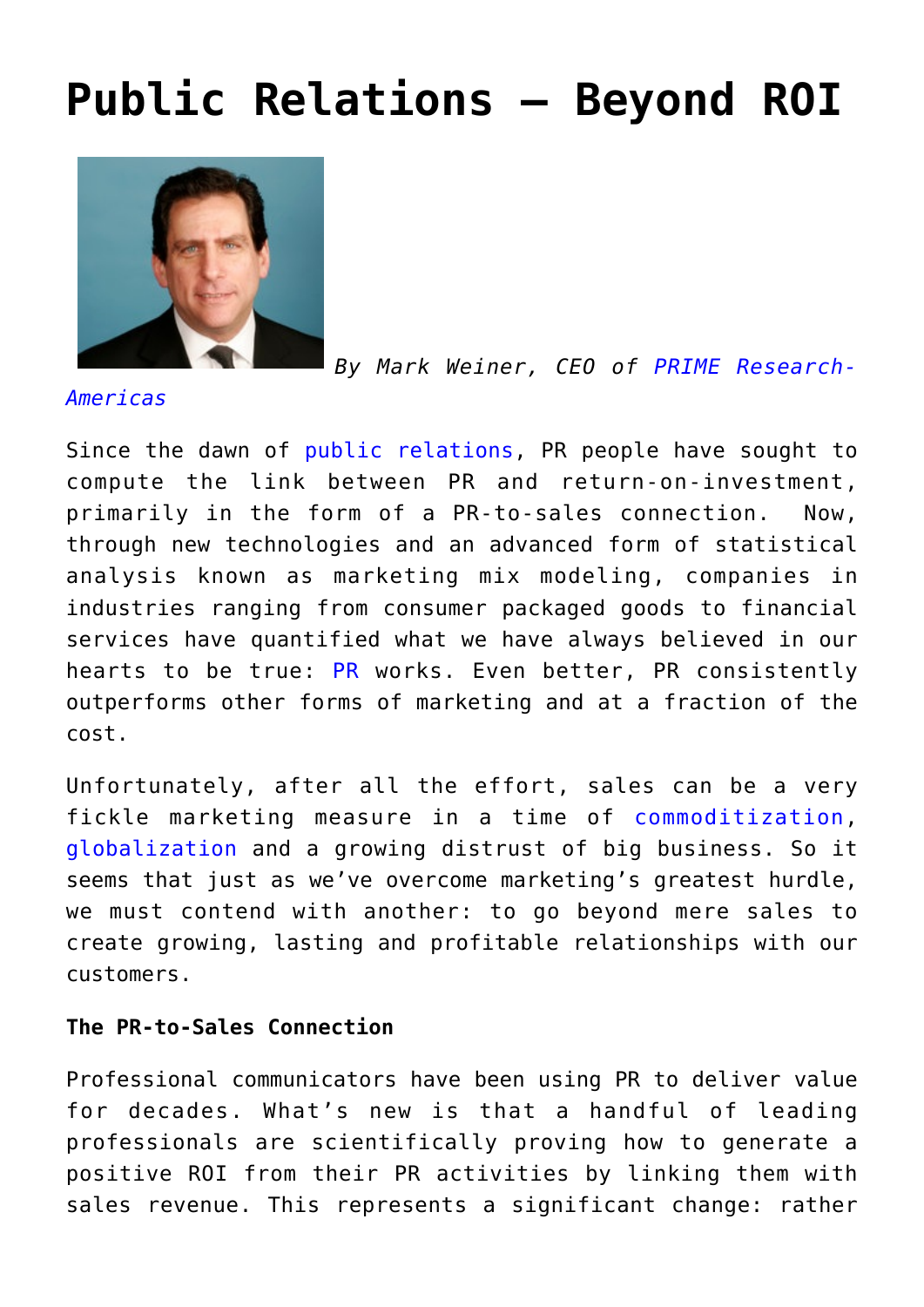than relying on a subjective perception of what represents "value," ROI objectively measures the economic benefits of a public relations activity against its associated costs and relative to other forms of marketing.

For example, a beverage brand recently measured the impact of PR versus other forms of marketing and its findings are typical: The data showed that \$1.00 spent on TV advertising delivered \$1.10 in sales. Trade advertising delivered a return of roughly \$2.20 for every dollar spent, and PR delivered an outsized \$8.00 for every \$1.00 invested, the best of any marketing agent tested. Four percent of all incremental sales were attributed to PR. This may not sound like much, but it represents tens of millions of dollars. PR is also the only form of marketing to lift all boats: when news coverage was positive and prominent, every form of marketing was more efficient and more effective.

#### **What's wrong with sales?**

Sales can be a capricious measure. And if you have been trained to shop as I have, you'll recognize this behavior in yourself: cereal is on sale this week on a three-for-one promotion so you buy six boxes, enough to last until the next sale. But by the time you need more, another brand is on sale: it's crunchy, it's sweet and your kids will eat it…you buy six boxes of *that* brand.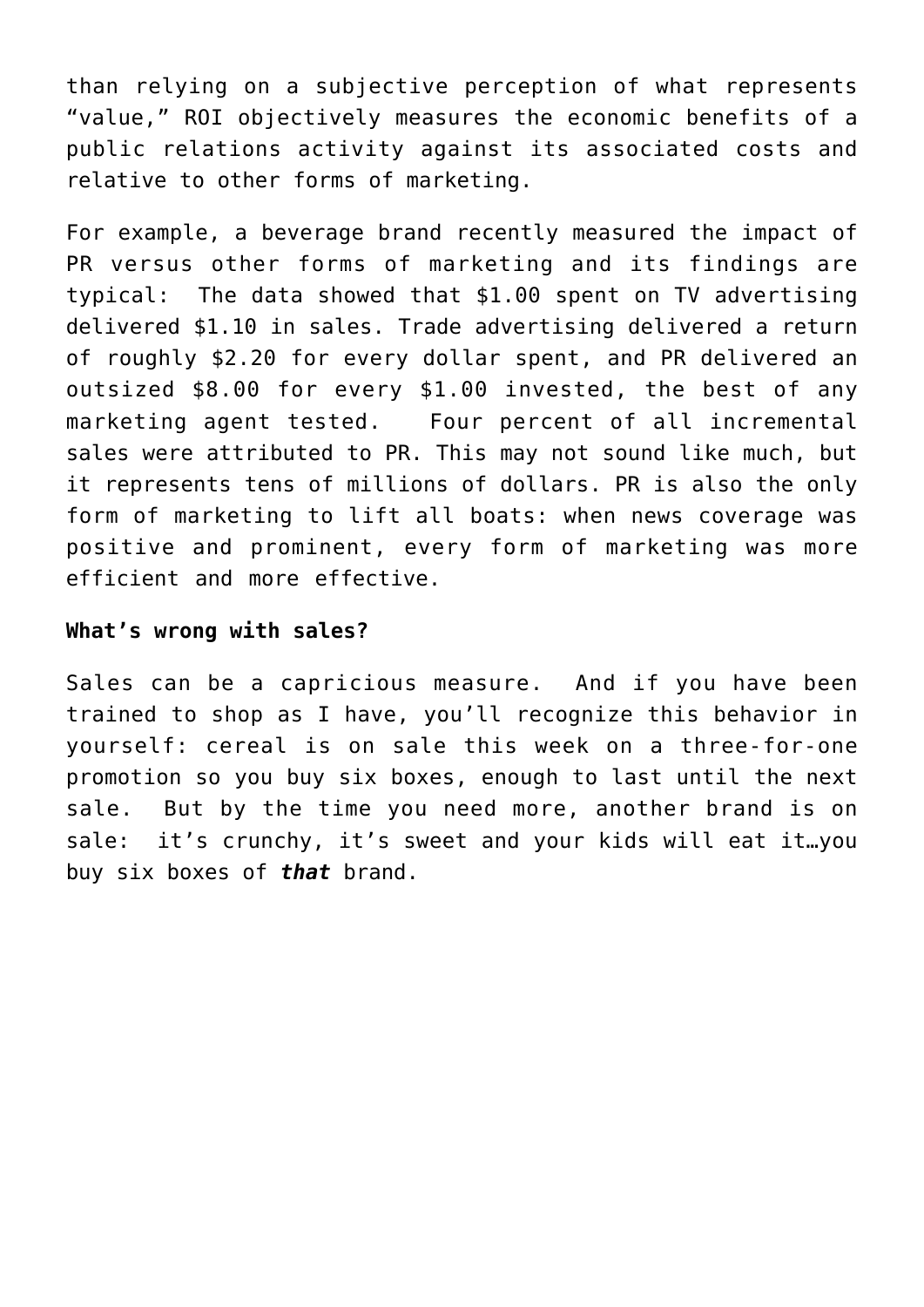

It's easy to see how price promotions or "FSCIs" can create a significant sales spike and that's why so many major brands have become addicted to the practice. But the dirty little secret is that FSCIs actually LOSE \$.25 on the dollar and the sales spikes they create are very short-lived: Price promotions cease to impact sales 24 hours after the offer ends; mass market advertising undergoes a dramatic decline just two weeks following the end of the campaign. PR enjoys an extraordinarily slow decline but even a six-month decay rate is relatively short-term in the life of a brand. The problem with driving sales for the sake of sales volume is that while brands may be reliable, people are not: They compare; they "price-shop;" they are disloyal unless given reasons to act differently.

#### **Beyond ROI: Return on Marketing Objectives**

Incremental revenues, while alluring, are only one of several critical measures and each of them must contribute to profitability and lasting brand equity. The link between PR and sales has been quantified and having achieved that objective, it's time now to go beyond ROI. The good news is that no agent is better suited for marketing's next golden age than public relations.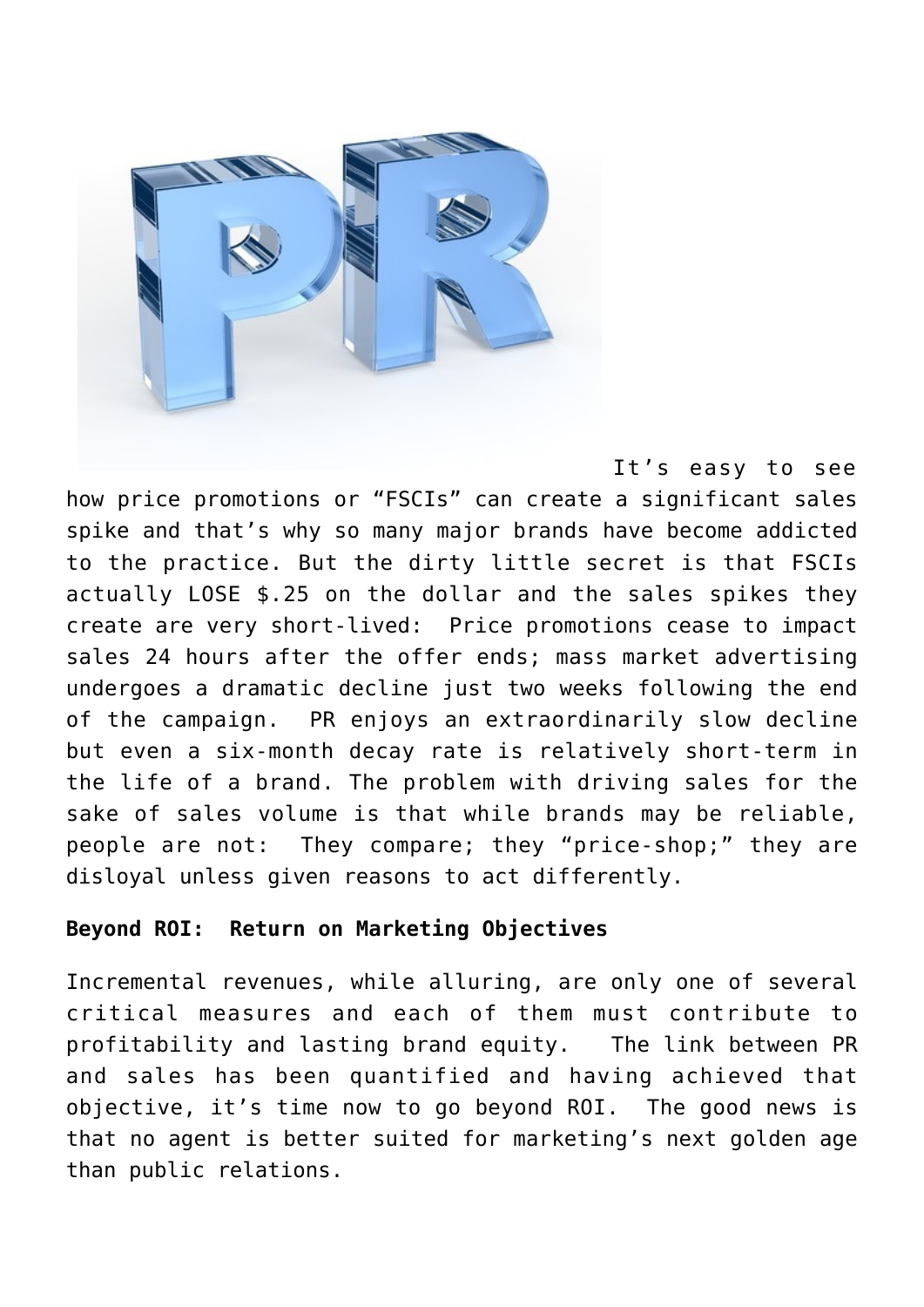At [PRIME](https://www.prime-research.com/), we know that PR is indispensable for building reputation and we know how brands with good reputations enjoy many benefits over brands that are lacking: high-reputation brands enjoy premium pricing and are rarely discounted; they benefit from greater loyalty because the brand actually means something to which people can relate; they enjoy the benefit of doubt during difficult times because they have earned the public trust. These brand characteristics, when preciously managed, are enduring: they differentiate, they engage and they build prosperity.

Public relations works particularly well because it achieves a combination of involvement, credibility and compelling storytelling that other marketers envy. And as brands look to invest their marketing dollars on the basis of "what works" rather than "how we've always done it," PR is primed for explosive growth.

The fact that PR delivers the best return-on-the dollar certainly doesn't hurt but other forms of marketing can drive short-term sales, too. That's why PR, which is predicated on building meaningful, lasting relationships at the same time it delivers the best ROI, is uniquely positioned to drive the meaningful interaction that builds the world's most successful brands.

Get ready: it's time again to go one step beyond.

**To read more learn more about corporate communications research and evaluation, visit the PRIME blog at [https://www.prime-research.com/](https://www.prime-research.com/index.php/blog) [index.php/blog](https://www.prime-research.com/index.php/blog)**